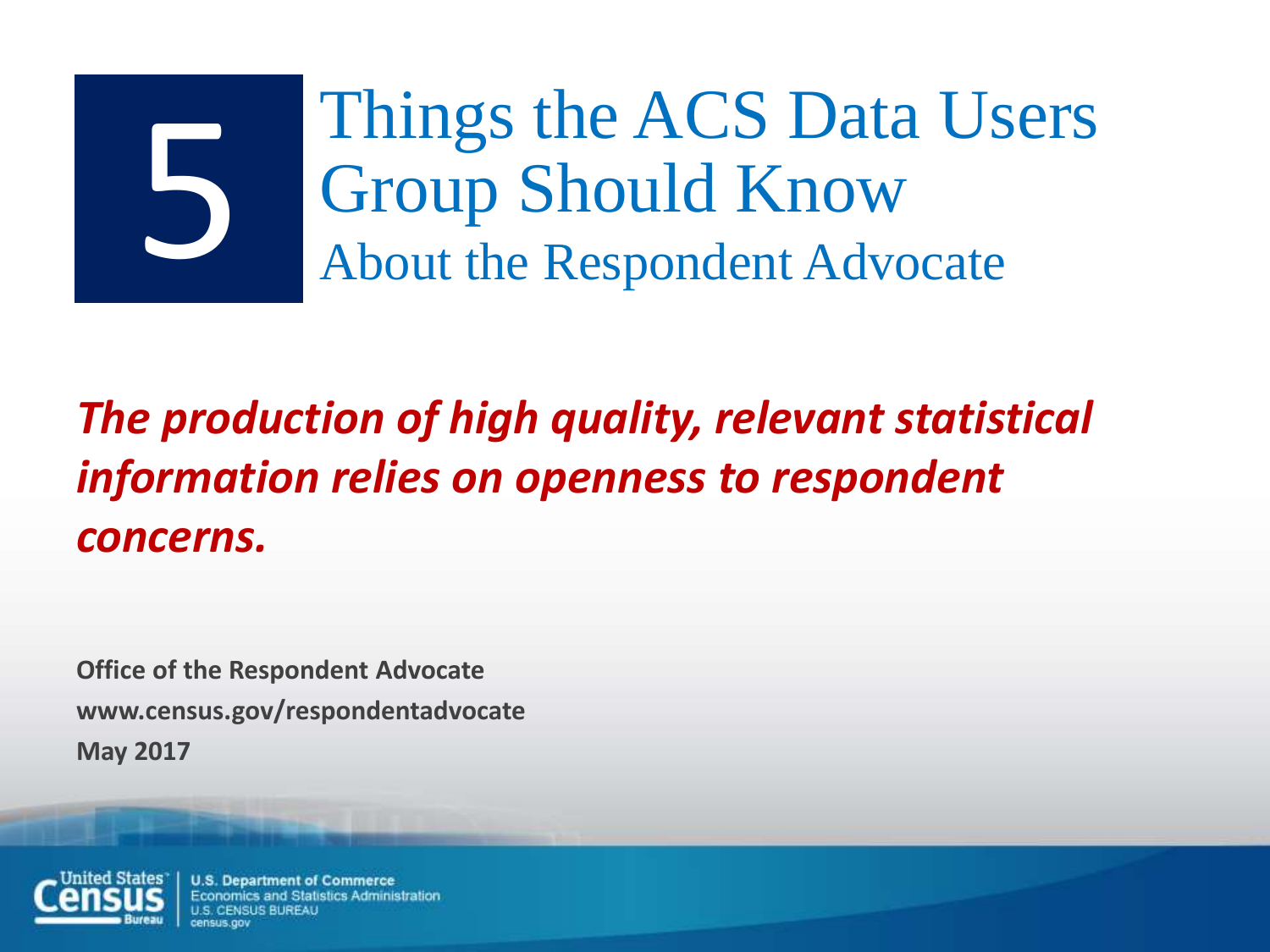#### **Introduction to the Respondent Advocate** 1

- Created by the Director of the Census Bureau 4 years ago at the urging of Congress
- Serves as the voice of the Census Bureau's most valued resource – its survey respondents
- Among the 30+ household surveys, ACS is the biggest single customer with 3.5 million addresses in sample each year
- Represents a simple process for resolving respondent issues within a short period of time – Ombudsman position



**Department of Commerce** and Statistics Administration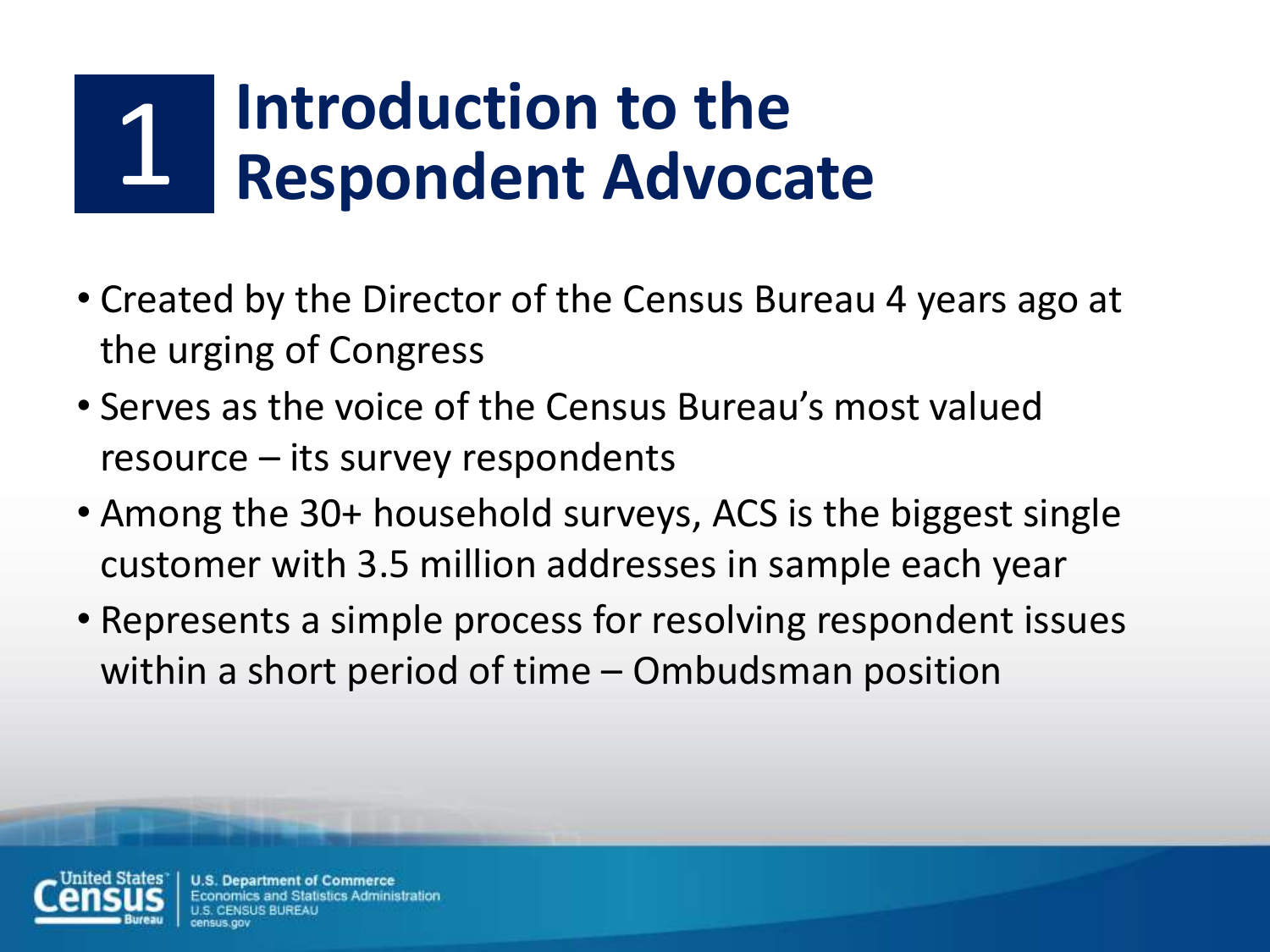#### 2 **Respondent Advocate: High-Level Goals**



- To improve *our* responsiveness to those we ask to participate in our surveys
- To raise awareness of respondent burden throughout the Census Bureau
- To participate in outreach and education about the Census Bureau's efforts to reduce respondent burden



**U.S. Department of Commerce** omics and Statistics Administration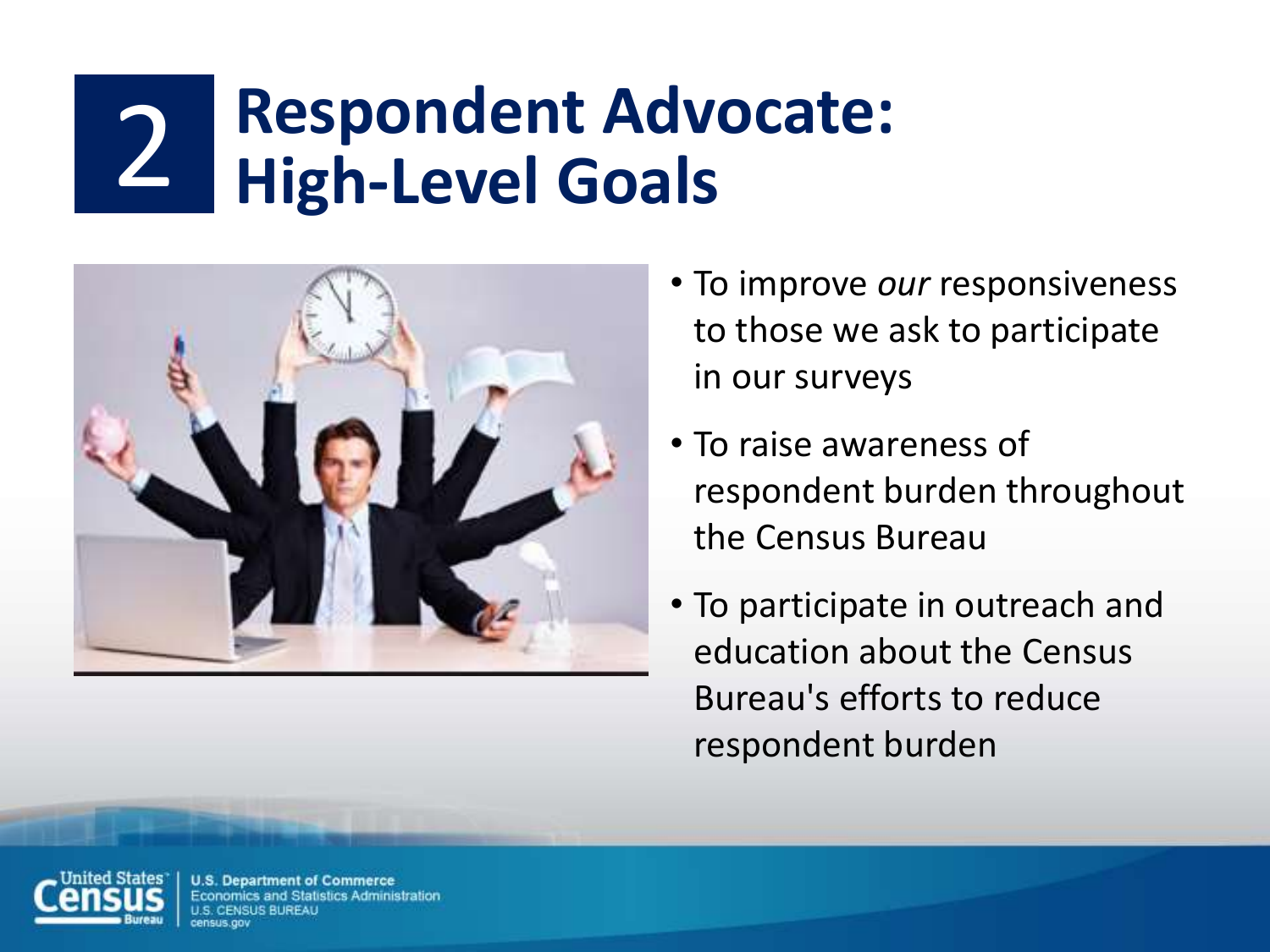#### **Key functions of the Respondent Advocate** 13

- Ombudsman for respondents, resolving immediate concerns and issues
- Respect the respondents including confidentiality of call if necessary
- Meets regularly with ACS managers and staff to stay informed about internal issues and key changes to data collection
- Liaison between respondents and the ACS managers sharing respondent concerns with those who manage the survey
- Visit Congressional staffs to make them aware of the respondent advocate role and how that can help them with constituent concerns



**Department of Commerce** and Statistics Administration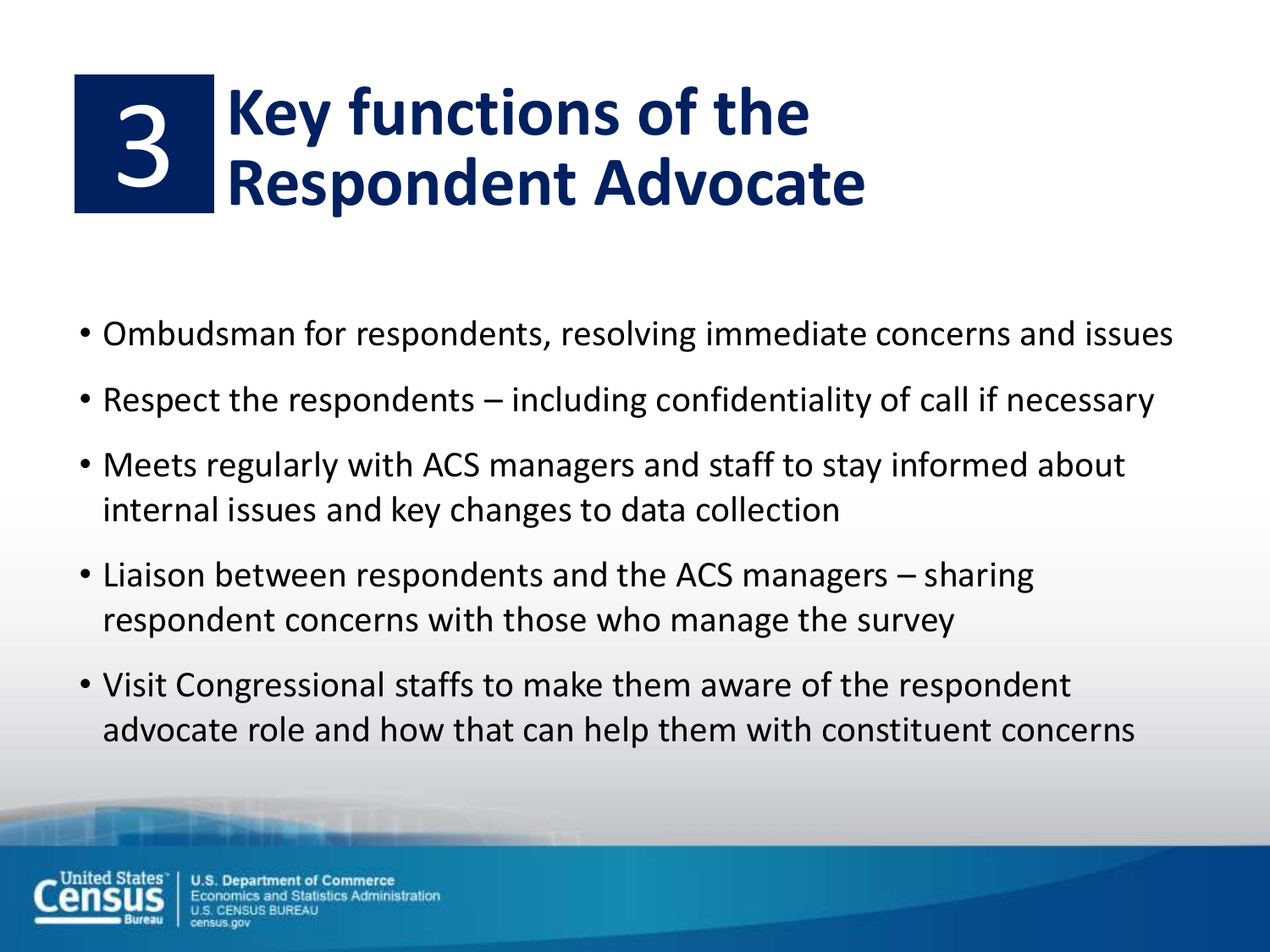#### 4 **Respondent Concerns: Common Complaints**



\* There were an additional 97 ACS cases for which the regional office was undetermined.

- Intrusive nature of the survey,
- Fear that survey is a scam
- Concerns about data safety/hacking
- Constitutionality
- Number and variety of contacts inappropriate
- Amount of time to complete the survey
- Behavior of the field representative
- Want to be removed from survey because of illness or age



**U.S. Department of Commerce** omics and Statistics Administration **US BURFAU**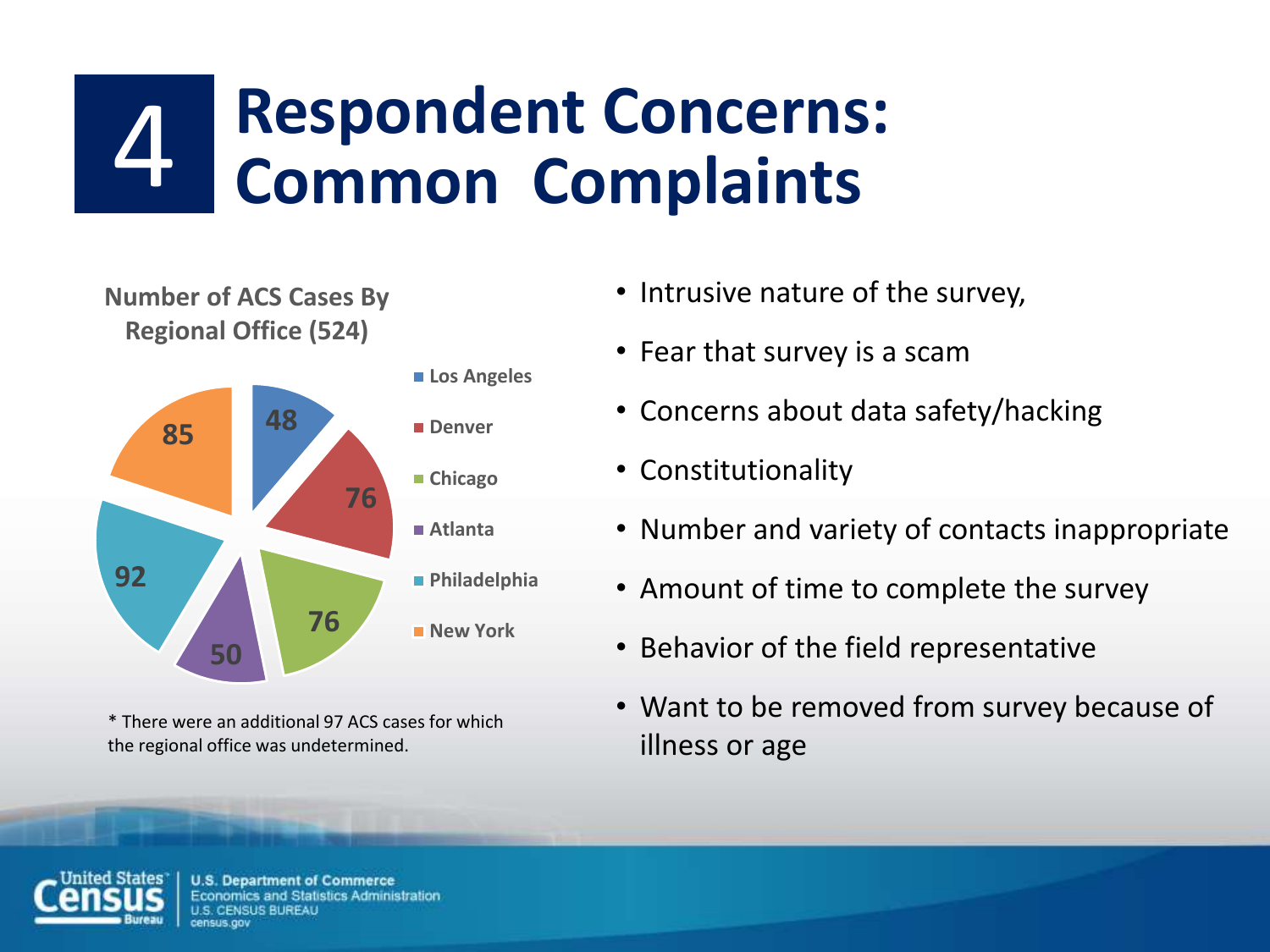# **Working with Congressional** 5 **Staffs**



- Congressional staffs can reach the advocate with [questions or issues at 888-609-0563 or respondent](mailto:respondent-advocate@census.gov)advocate@census.gov
- Educates Congressional staffs about the role of the respondent advocate, and how constituent feedback gets shared with our survey directors
- Works directly with their constituents listens to the issues, investigates complaints, finds solutions
- Promotes the value of American Community Survey statistics.
- Educate them on how the Census Bureau is reducing respondent burden to make our surveys as unobtrusive as possible



**U.S. Department of Commerce Economics and Statistics Administration HE BHOCAL**